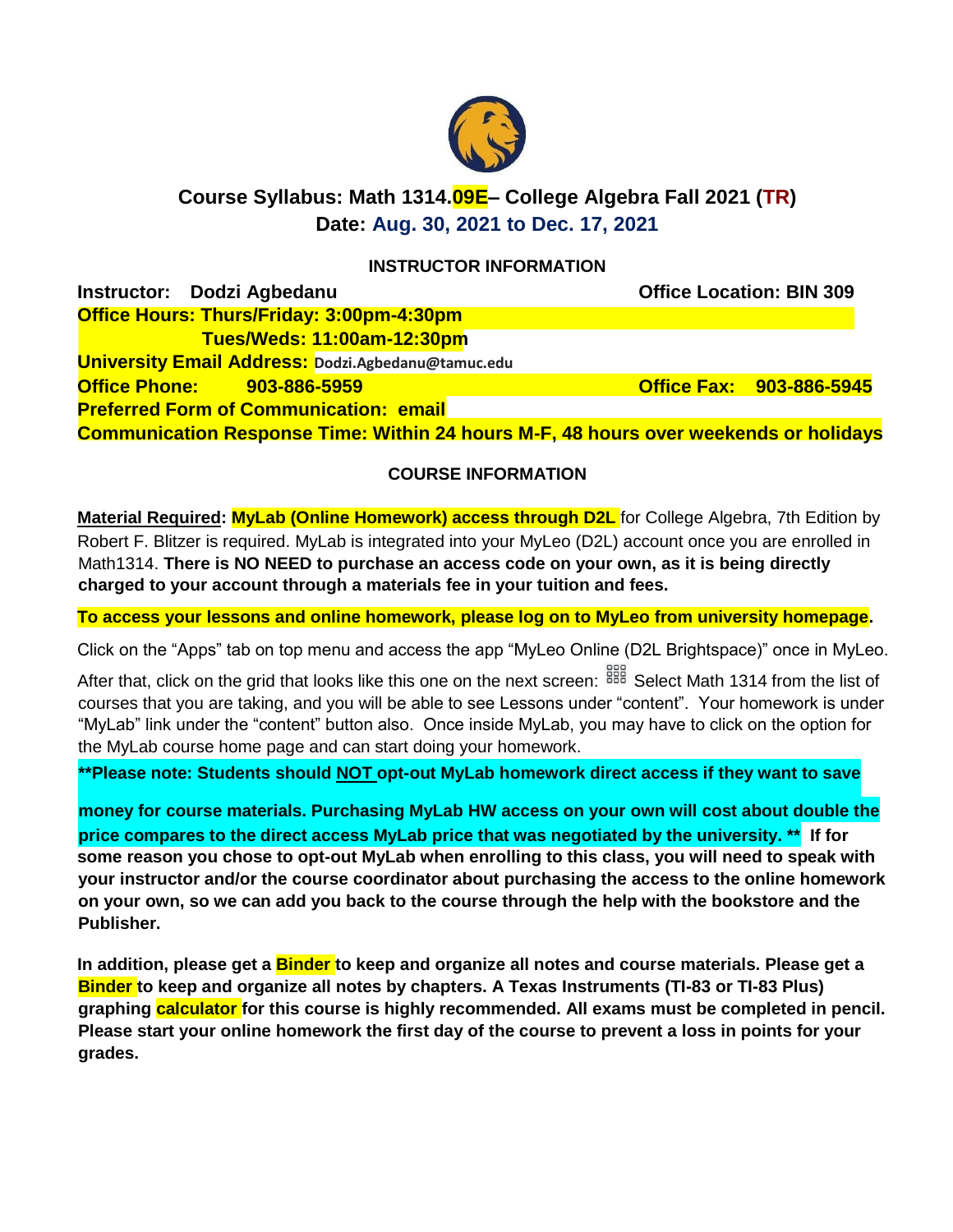**Printed Textbook (Optional): The printed textbook,** College Algebra, 7th Edition by Robert F. Blitzer **(**ISBN is 9780134469164 ) **is optional and can be accessed through MyLab.** Portions of Chapters 1-8 in the textbook will be discussed.

# **Course Description**

This course covers an in-depth study and applications of quadratics, polynomial, rational, exponential and logarithmic functions, and systems of equations. Additional topics such as arithmetic and geometric progressions; sequences and series; and matrices and determinants are included.

# **Student Learning Outcomes: Upon completion of this course, students will be able to:**

- 1) Demonstrate knowledge of properties of functions, which include domain and range, operations, compositions, and inverses.
- 2) Identify, interpret, and solve problems of various types of functions and their graphs, including but not limited to linear, quadratic, polynomial, rational, exponential, and logarithmic functions.
- 3) Apply graphing techniques for various functions.
- 4) Identify and develop basic sequences and series.
- 5) Solve systems of equations with various methods including elimination, substitution, Cramer's rule and matrices

### **Core Objectives:**

- 1. *Students will be able to analyze, evaluate, or solve problems when given a set of circumstances, data, texts, or art.* This common core objective will be assessed in exams and the departmental final exam for all sections of Math 1314.
- 2. *In written, oral, and/or visual communication, A&M-Commerce students will communicate in a manner appropriate to audience and occasion, with an evident message and organizational structure.* This common core objective will be assessed using common class activities/projects with class discussion over functions, sequences, logarithmic or exponential functions for all sections of Math 1314.
- 3. *Students will be able to interpret, test and demonstrate principles revealed in empirical data and/or observable facts.* This common core objective will be assessed using common class activities/projects with discussion over functions, homework, exam and departmental final exam for all sections of Math 1314.

# **COURSE REQUIREMENTS**

**Instruction:** Instruction will be delivered in class and on D2L through lectures, demonstration and models, videos, and some group work, based on time available. All turned in work should be completed in pencil, please.

**Attendance & Continual Enrollment**: Attendance will be taken at the beginning each class. Logging into D2L and completing assignments will also be used to determine part of your attendance. Students need to actively participate in class and/or online to receive credit. **Attendance and participation (in person and/or online) are a must to be able to do well in this class**. It is expected that students follow the guidelines set forth by the Class Attendance Policy in the current Undergraduate Catalogue.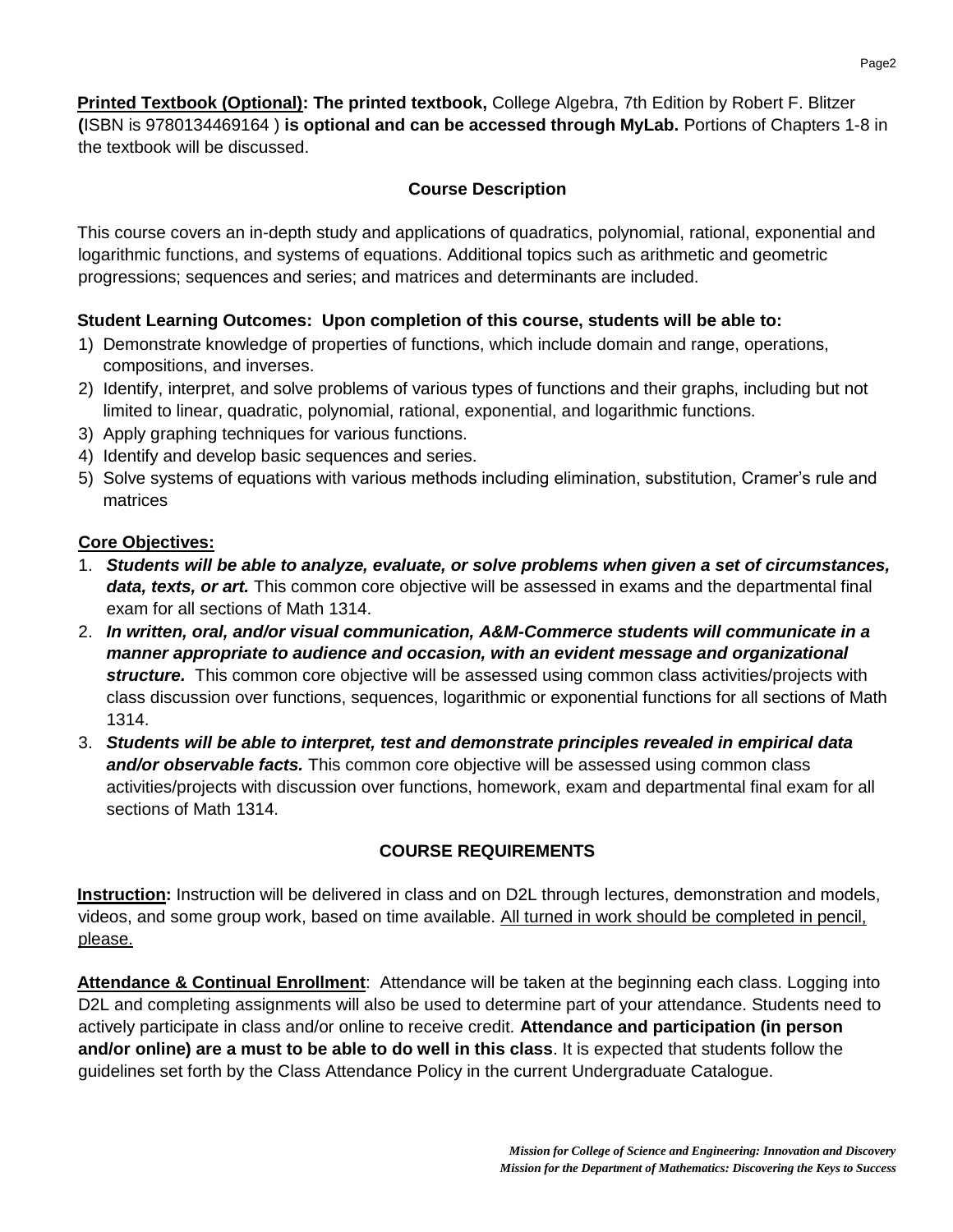If students represent an athletic team for this university, departmental team, scholastic team, choir, or other group and must miss class, notify me in writing with the appropriate documentation within one week of the absence in order not to be counted absent. Arrangements for make-up work will be made at that time.

### **\*\*\* All students should be aware that they are NOT allowed to drop this math course, and that they must be continually enrolled in a math course until they have successfully completed their collegelevel math course (University Policy).\*\*\***

**Homework**: Homework will be assigned every class period. The homework is a must for success in this class. **\*\*\*Students are required to complete homework using MyLab online homework system.\*\*\* Homework is due in a week after the day that is assigned (or before the exam day, whichever comes first). Please do not wait until the due dates to complete your homework to avoid emergency situations or run into technically difficulties.**

If a student experiences any technical difficulties with MyLab, be sure to use the online help and technical support from the software company. If a student continues to have trouble accessing or navigating the software, please contact instructor through for some individual help.

**Quizzes**: Quizzes will be given periodically. Be sure to attend classes, so you don't miss the in-class quizzes. There may also be quizzes given on D2L. Please keep up with their due dates.

**Class Activities/Projects:** Application problems with class discussion over functions, sequences, logarithmic or exponential functions related to course materials will be assigned during the semester. Be sure to attend all classes in order to participate in the class activities with class discussion.

**Tutoring:** Students can choose to attend tutoring in the Math Skills Center, TRIO, Supplemental Instruction tutoring sessions, and other on campus tutoring sessions that are approval by the Mathematics Department.

**Exams**: There are three scheduled exams and a comprehensive final exam. **Face-to-Face testing is required for face-to-face classes. In general, students will take exams in class with instructors. Make-up exam may only be arranged if it is a documented excused absence. Make-up exams will be taken with the instructor or in an approved testing center. All make-up exams need to be taken before the graded exams are returned back to other students.**

Partial credit may be given on exams IF all work is neatly shown for determination of the student's mistakes. While taking exams, **CELL PHONES AND OTHER ELECTRONIC DEVICES MUST BE TURNED OFF AND STORED OUT OF THE STUDENT'S REACH. The only electronic device allowed during tests and quizzes is a stand-alone calculator (such as a TI-34, TI-83, TI-84, etc.), and only with the instructor's permission. All exams must be completed in pencil; failure to complete your exam in pencil will result in a reduction of the earned grade by 5 points.**

**No make-up exams will be given without prior notice of a university excused absence\***. We realize that at times throughout the semester, emergency situations may arise that affect a student's performance on an exam or even prevent a student from attending on an exam day. **We can replace the lowest exam grade with the student's grade on the final exam, provided the final exam score is higher.** This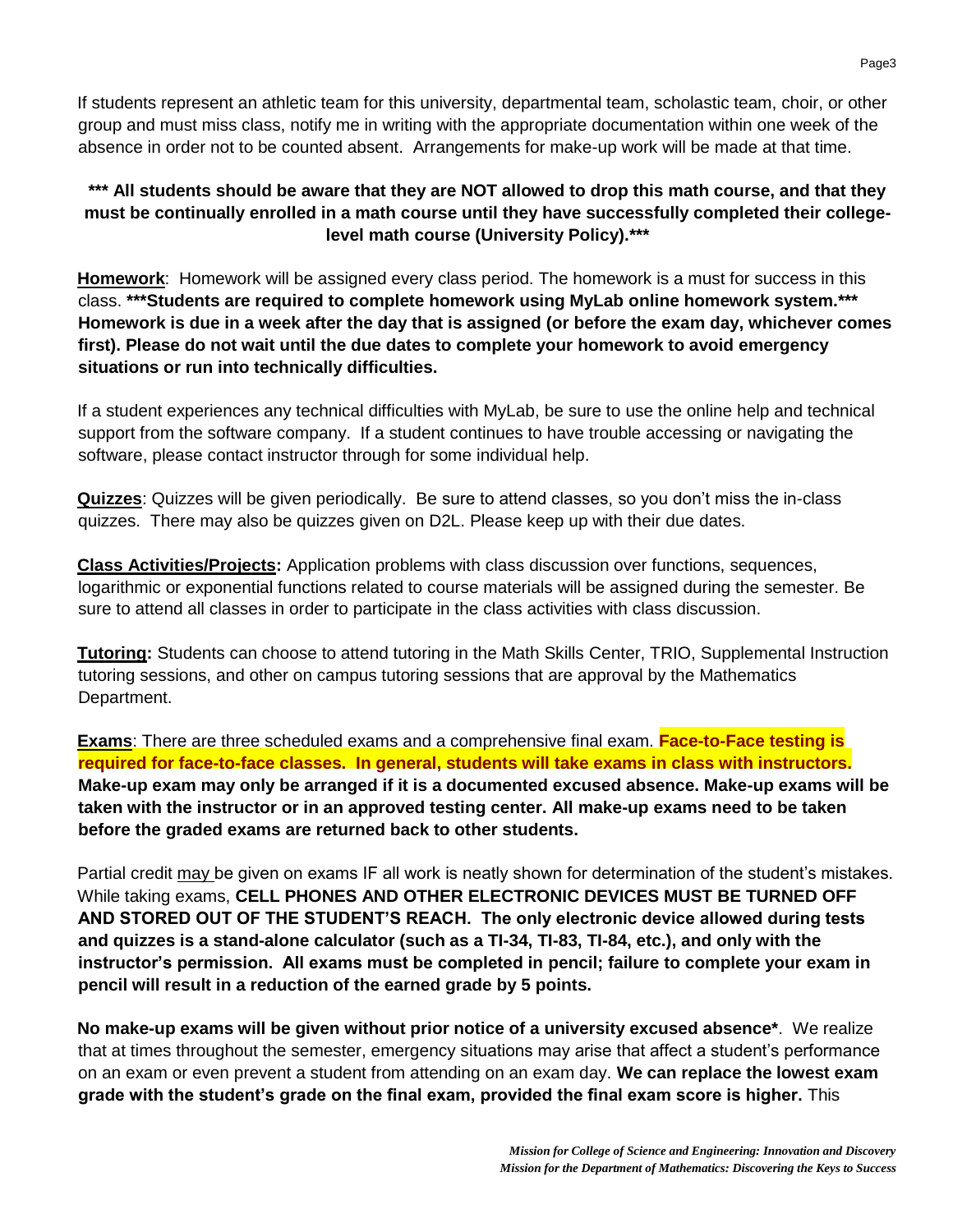provision will only be applied to **ONE** exam, so students should make every effort to be present and wellprepared for all exams. **A Practice exam and answer key will be available prior to each exam. Be sure to take advantage of this valuable resource!!**

\* University Authorized Excuses: 1) Participation in a required/authorized university activity; 2) Verified illness; 3) Death in a student's immediate family; 4) Obligation of a student at legal proceedings in fulfilling responsibility as a citizen; and others determined by individual faculty to be excusable (e.g., elective University activities, etc.)

### **Test dates are tentative and are subject to change:**

#### **See Class Schedule on the last page for exam dates.**

**Optional Final Exam:** The final exam will be a departmental, comprehensive exam. It is scheduled on **Monday, Dec. 13, 2021**. This semester, students have the option to opt not to take final exam IF he/she fulfill these requirements:

- The student has a passing average grade after exam 3 and is happy with the final average, AND
- The student has completed the last assignment of final exam practice questions on MyLab with a **Passing grade, AND**
- Inform the teacher clearly that he/she opt out of final exam before final exam day.

In this case, the average of all the exams taken before final exam will be counted as 75% and together with the daily grades of 25% to make up for the 100% of the final grade.

On the other hand, if students opt to or need to take the final exam, the final exam grade can also be used to replace the one lowest exam grade. Students will then follow the grading policy outlined below to calculate for the final grade for the course.

| Grading                                                                                                                           |      |  |  |  |  |
|-----------------------------------------------------------------------------------------------------------------------------------|------|--|--|--|--|
| <b>Daily</b>                                                                                                                      | 25%  |  |  |  |  |
| Homework and Practice Questions for Exams on MyLab<br>15%                                                                         |      |  |  |  |  |
| Attendance, D2L Daily Work, Notes, Projects & Surveys<br>5%                                                                       |      |  |  |  |  |
| Quizzes<br>5%                                                                                                                     |      |  |  |  |  |
|                                                                                                                                   |      |  |  |  |  |
| <b>Exams Average</b>                                                                                                              | 75%  |  |  |  |  |
| The average scores of All Exams<br>Exam 3<br>Exam 1<br>Exam 2<br><b>Optional Final Exam</b><br>(You have 1 attempt for each exam) |      |  |  |  |  |
| <b>Total</b>                                                                                                                      | 100% |  |  |  |  |

**Grading Scale: Grades will be assigned using the standard scale:**

**A = 90-100+ B = 80-89.9, C = 70-79.9 D = 60-69.9 F = 59.9 or below**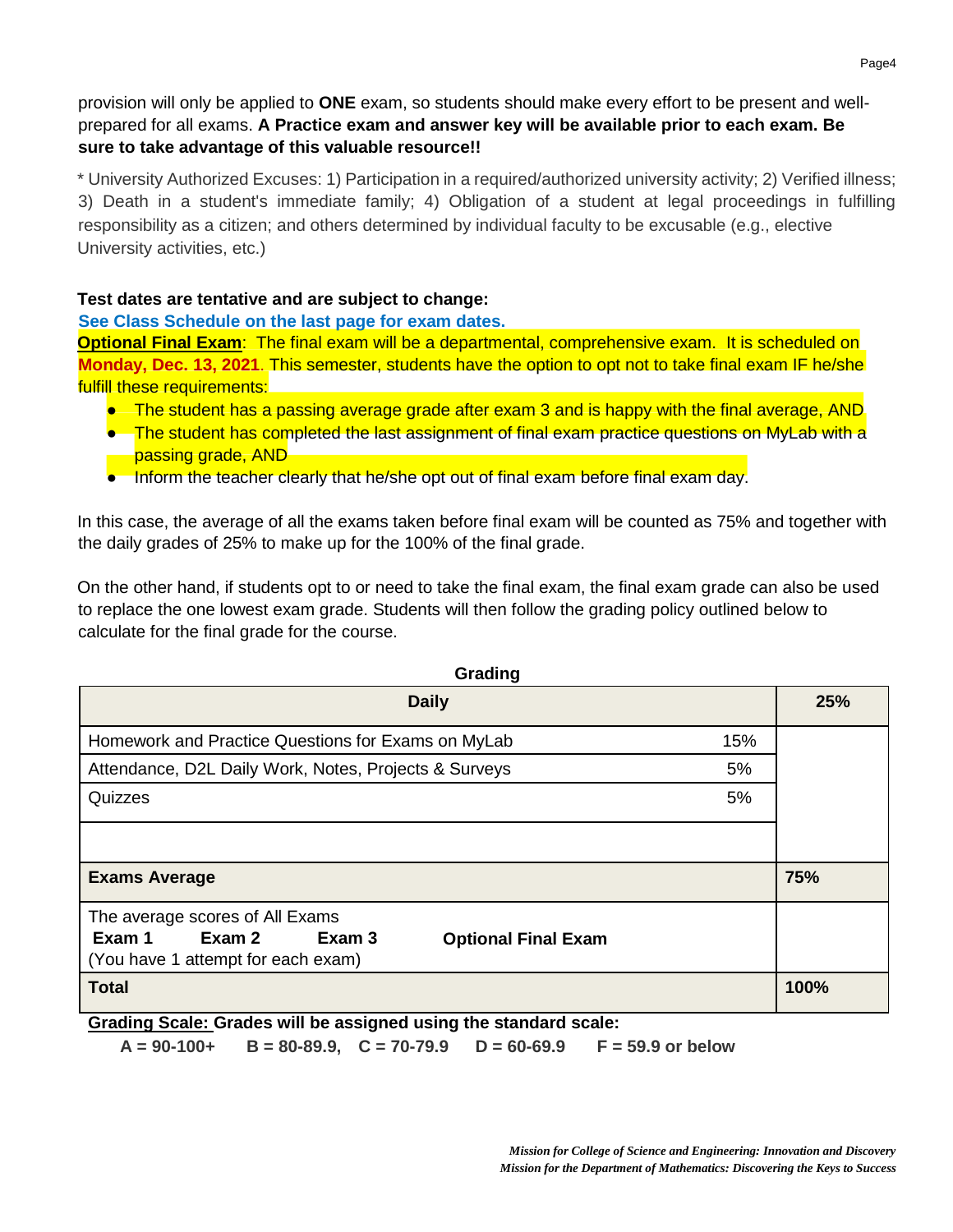### **TECHNOLOGY REQUIREMENTS**

Students need to **check their MyLeo e-mail regularly** for class announcements.

Access to a **computer,** the **internet, MyLeo, D2L,** and **MyLab** will be needed for online homework assignments.

**A scanner or a cell phone with a free scan app** (CamScanner or Adobe Scan is recommended) that allow you to scan work out steps to a scan pdf files is required.

**Access to a printer** will be helpful if you like to print out class handouts.

The **graphing calculator of TI 83/TI 84** or equivalent will be highly recommended. Calculators other than Texas Instruments calculators may be used but classroom instruction on calculators will be given for TI equipment only. \*\*Note: Calculators that solve problems for students, including but not limited to TI-Nspire, TI 89 or higher, Casio Prizm, Casio Touch or higher are **NOT** allowed to be used for this class. \*\* Students are also required to clear the memory of graphing calculators before and after each exam.

**Calculator Loan Program**: The Mathematics Department (Bin 305) has set up a calculator loan program to support students. Students can borrow a calculator for a semester with a fee (\$10 to \$15 for TI-83/84). It is first come, first served basis.

### **MyLeo Online Learning Management System (LMS):**

**D2L in MyLeo:** All course sections offered by Texas A&M University-Commerce have a corresponding course shell in the myLeo Online Learning Management System (LMS). Below are technical requirements: LMS Requirements:

<https://community.brightspace.com/s/article/Brightspace-Platform-Requirements> LMS Browser Support: [https://documentation.brightspace.com/EN/brightspace/requirements/all/browser\\_support.htm](https://documentation.brightspace.com/EN/brightspace/requirements/all/browser_support.htm)  YouSeeU Virtual Classroom Requirements: [https://support.youseeu.com/hc/en](https://support.youseeu.com/hc/en-us/articles/115007031107-Basic-System-Requirements)[us/articles/115007031107-Basic-System-Requirements](https://support.youseeu.com/hc/en-us/articles/115007031107-Basic-System-Requirements)

**Access and Navigation in MyLeo/D2L**

**MyLeo Support: You will need your campus-wide ID (CWID) and password to log into your course in D2L. If you do not know your CWID or have forgotten your password, contact the Center for IT Excellence (CITE) at 903.468.6000 or helpdesk@tamuc.edu.**

**Note: Personal computer and internet connection problems do not excuse the requirement to complete all course work in a timely and satisfactory manner. Each student needs to have a backup method to deal with these inevitable problems. These methods might include the availability of a backup PC at home or work, the temporary use of a computer at a friend's home, the local library, office service companies, Starbucks, a TAMUC campus open computer lab, etc.**

**Communication and Support: If you have any questions or are having difficulties with the course material, please contact your Instructor.**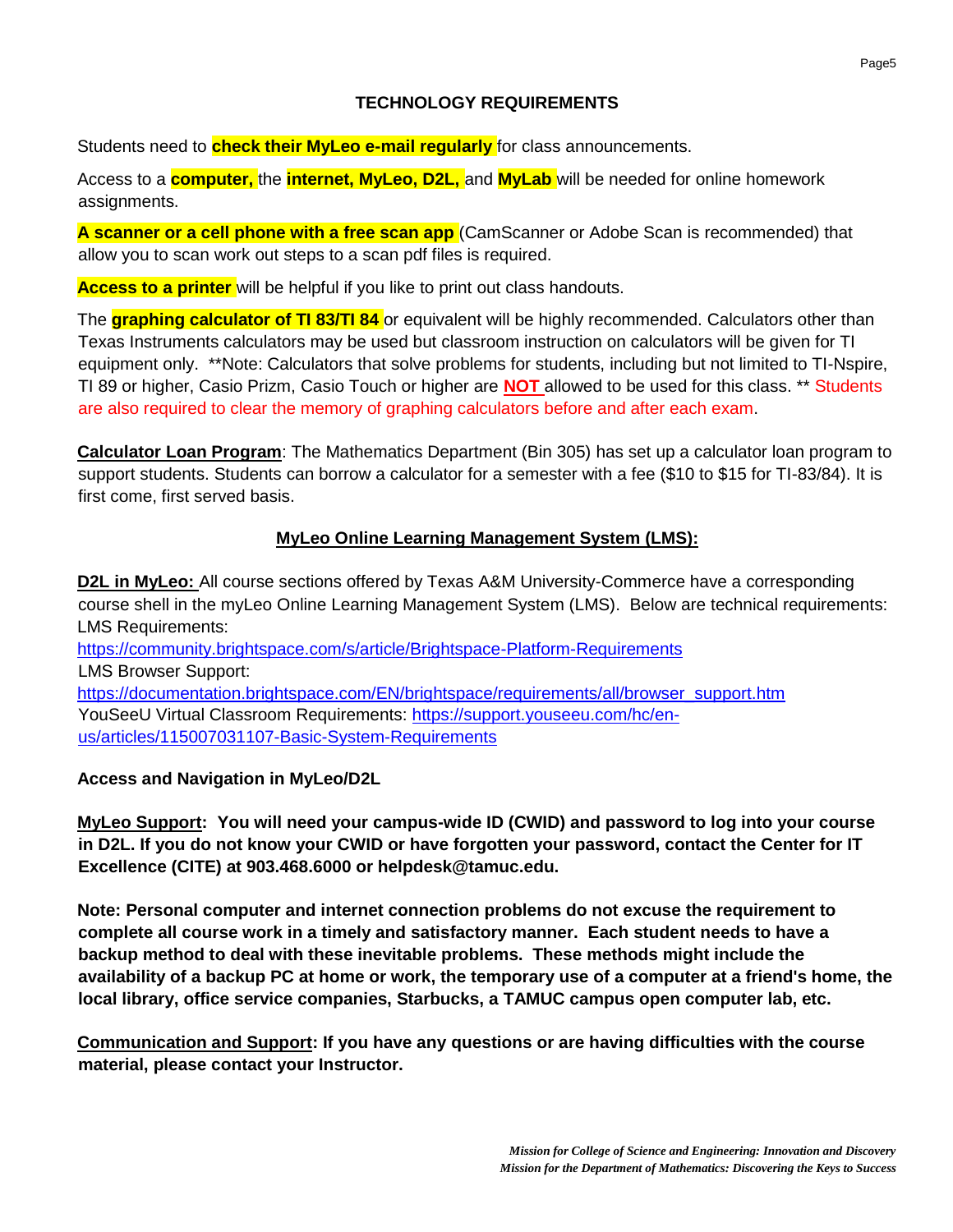**Technical Support: If you are having technical difficulty with any part of Brightspace, please contact Brightspace Technical Support at 1-877-325-7778. Other support options can be found here:**  <https://community.brightspace.com/support/s/contactsupport>

### **COMMUNICATION AND SUPPORT**

**Interaction with Instructor Statement: It is important that students are actively engaged in class activities. Questions are welcome in the classroom. Students are welcome to schedule with instructors for extra help outside classroom during office hours.**

**Getting Help Outside of Office Hours**: Utilizing the **multimedia library and online help from the MyLab online homework system** is suggested as a valuable resource for many students to improve their grades in Math classes. Also, the free tutoring on campus and from online is also highly recommended.

**Student Health Services** are located at Henderson Hall (Corner of Lee St. and Monroe St.). It offers health care to the student body of Texas A&M University – Commerce. It provides primary health care services including treatment of illness, injury, and women's health. **Tel:** (903) 886-5853.

**University Police Department** is located at Henderson Hall. For Emergency, please call: 911 For Non-Emergency, please call: 903.886.5868

### **COURSE AND UNIVERSITY PROCEDURES/POLICIES**

**Getting Help Outside of Office Hours:** Free tutoring is available for students who need help with their math courses.

The **Math Skills Center**, located in Binnion 328, is open *Monday to Thursday 10 am – 6 pm. Friday 10 am – 2 pm.*

The **Academic Success Center** offers tutoring in the library, as well as Supplemental Instruction. Their hours can be found on the university web site. Also, each student has available tutoring hours through the online tutoring service, tutor.com. Additional details can be found here: <https://www.tamuc.edu/campusLife/campusServices/academicSuccessCenter/tutorInfo/default.aspx>

**Online Tutoring: Each students receive 3 free hours from [www.tutor.com/tamuc.](http://www.tutor.com/tamuc) Use your MyLeo Log in and Password to access this.** You can contact the instructor if you need additional free tutoring hours.

In addition, **Mach III/TRIO Services,** located in the Halladay Student Services building, Room 300, is available to students who meet certain criteria, such as being a first-generation college student, etc. Contact TRIO at 903-886-5833.

**Academic Testing Center (ATC)** in Ferguson (Social Sciences Building Room 308) is a place that you can schedule make-up exam if approved by your teacher and the math department. The operating hours for the ATC are Monday through Thursday 10 a.m. to 6 p.m. and Friday 10 a.m. to 3 p.m.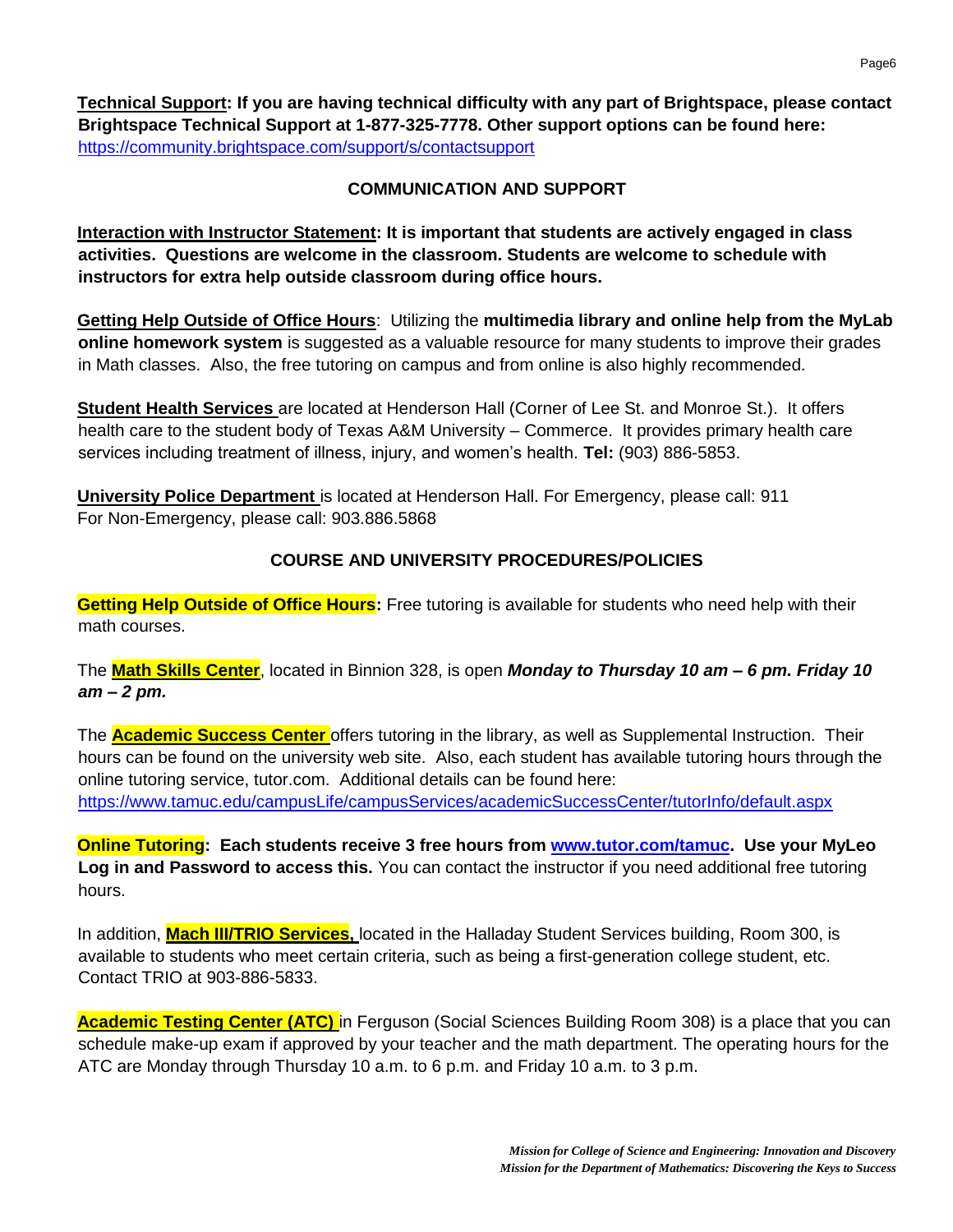### *Syllabus Change Policy:*

The syllabus is a guide. Circumstances and events, such as student progress, may make it necessary for the instructor to modify the syllabus during the semester. Any changes made to the syllabus will be announced in advance.

**Academic Integrity**: In order to insure fairness and high academic standards, any actions which violate the principles of academic integrity through dishonesty or cheating are given serious consideration. In order to understand what constitutes a violation of academic integrity and the consequences of such behavior, the university's policies may be reviewed at:

[http://www.tamuc.edu/aboutUs/policiesProceduresStandardsStatements/rulesProcedures/13students/under](http://www.tamuc.edu/aboutUs/policiesProceduresStandardsStatements/rulesProcedures/13students/undergraduates/13.99.99.R0.03UndergraduateAcademicDishonesty.pdf)  [graduates/13.99.99.R0.03UndergraduateAcademicDishonesty.pdf.](http://www.tamuc.edu/aboutUs/policiesProceduresStandardsStatements/rulesProcedures/13students/undergraduates/13.99.99.R0.03UndergraduateAcademicDishonesty.pdf) In particular, awareness of the following definitions is essential in order to know what represents academic dishonesty (pages  $6 - 7$ ):

"**Cheating**: Intentionally using or attempting to use unauthorized materials, information, notes, study aids or other devices or materials in any academic exercise. Unauthorized materials may include anything or anyone that gives a student assistance, and has not been specifically approved in advance by the instructor."

"**Complicity**: Intentionally or knowingly helping, or a attempting to help, another to commit an act of academic dishonesty."

"**Plagiarism**: The appropriation of another person's ideas, processes, results, or words without giving appropriate credit."

Furthermore, cheating in this course is defined as the following:

- Giving or receiving answers during an exam or quiz.
- Viewing the exam or quiz answers of nearby classmates.
- Having notes/practice work available during quizzes or tests.
- Possession or access to test items before the test is given.
- Deception in getting an excused absence to obtain the undeserved opportunity to make-up work.
- Use of cell phones or text messaging technology during exams or quizzes (such as iPods, **iWatch, etc.). IF ONE OF THESE DEVICES IS AVAILABLE, IN ANY WAY, DURING AN EXAM OR QUIZ, THE STUDENT WILL NOT BE ALLOWED TO PROCEED WITH THE EXAM OR QUIZ AND MAY BE SUBJECT TO PENALTIES ON THEIR GRADE.**
- Improper citations in written works, or using another person's ideas and words as students own without giving proper credit.
- Any method, no matter how well rationalized or accepted, which improves a person's grade by any means other than study and skillful performances on exams and/or other assignments.

While majority of students are honest in doing their school work, due to recent cheating events, action must be taken to protect the academic integrity of classrooms**. There is a NO TOLERANCE policy for cheating, and if a student is caught cheating, the event is subject to reporting and placement on the student's academic record. No grade will be received for any assignments for which cheating occur.**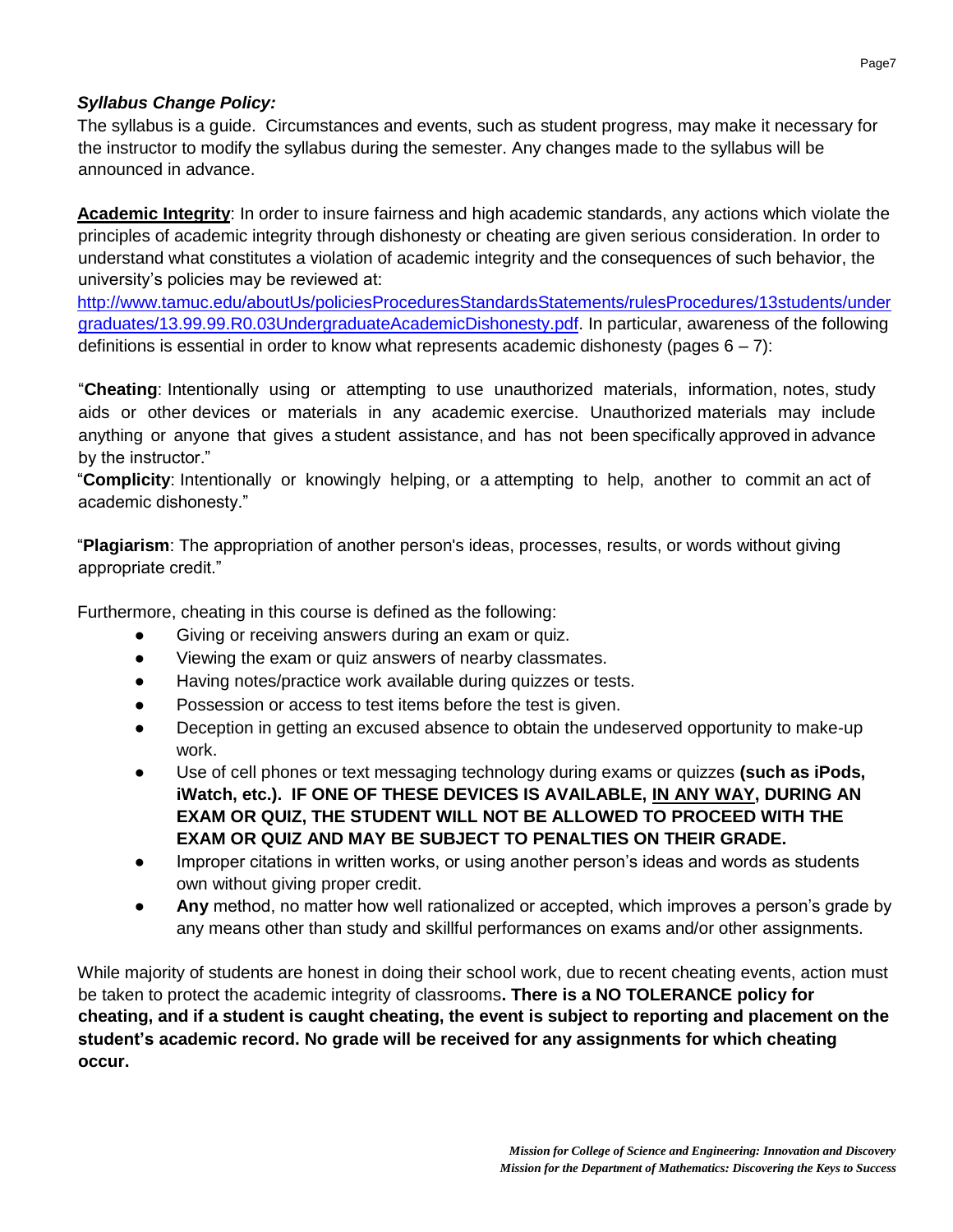In summary, students found guilty of an act of academic dishonesty in this course will be subject to the disciplinary actions listed in the university policies. This includes several possible penalties depending on the severity and number of the incidents, which will be taken into account when specifying disciplinary actions.

**Classroom Behavior**: Appropriate classroom behavior is required to attend this class. All cell phones and electronic devices must be put on silent or turned off during class. NOTE: THIS INCLUDES BLUETOOTH AND OTHER DEVICES THAT ARE PLACED IN THE EAR. Phones and electronics are distractions for instructor and the other students in the class. All people will be treated with respect and talking that disrupt the class is not allowed. If disruptions occur during class time, a student will be asked to leave class and will earn a zero on any applicable grades for that class period. Serial disrupters will be asked to withdraw from this class.

**Early Intervention for First Year Students**: Early intervention for freshmen is designed to communicate the University's interest in their success and a willingness to participate fully to help students accomplish their academic objectives. Grades for students in freshmen level classes will be reported to the Registrar's Office at the end of the fifth week of class during the fall and spring semesters. The Registrar's Office will report grades to students, Advising Services, Academic Departments (faculty advisors) and mentors. This procedure will allow students to be knowledgeable about their academic progress early in the semester. The university, through Advising Services, faculty advisors and mentors, will take steps to assist students who may be experiencing difficulty to focus on improvement and course completion. Grade reports will be mailed by the end of the sixth week of the semester.

**Student Conduct: \*\*\* "All students enrolled at the University shall follow the tenets of common decency and acceptable behavior conducive to a positive learning environment." (Student's Guide Handbook, Policies and Procedures, Conduct). Rude and/or disruptive behavior will not be tolerated. No electronic devices (except calculators) are allowed during class time. Cell phones, smart watches, and other electronic devices are to be put away during in-person class time and exams. \*\*\* The use of vapor/e-cigarettes, smokeless tobacco, snuff and chewing tobacco are prohibited inside classrooms and university buildings.**

The Code of Student Conduct is described in detail in the [Student Guidebook.](http://www.tamuc.edu/Admissions/oneStopShop/undergraduateAdmissions/studentGuidebook.aspx) <http://www.tamuc.edu/Admissions/oneStopShop/undergraduateAdmissions/studentGuidebook.aspx> Students should also consult the Rules of Netiquette for more information regarding how to interact with students in an online forum:<https://www.britannica.com/topic/netiquette>

### **TAMUC Attendance: For more information about the attendance policy please visit the [Attendance](http://www.tamuc.edu/admissions/registrar/generalInformation/attendance.aspx)  webpage and [Procedure 13.99.99.R0.01.](http://www.tamuc.edu/aboutUs/policiesProceduresStandardsStatements/rulesProcedures/13students/academic/13.99.99.R0.01.pdf)**

<http://www.tamuc.edu/admissions/registrar/generalInformation/attendance.aspx> [http://www.tamuc.edu/aboutUs/policiesProceduresStandardsStatements/rulesProcedures/13students/acade](http://www.tamuc.edu/aboutUs/policiesProceduresStandardsStatements/rulesProcedures/13students/academic/13.99.99.R0.01.pdf)  [mic/13.99.99.R0.01.pdf](http://www.tamuc.edu/aboutUs/policiesProceduresStandardsStatements/rulesProcedures/13students/academic/13.99.99.R0.01.pdf)

**ADA Statement**, **Students with Disabilities**: The Americans with Disabilities Act (ADA) is a federal antidiscrimination statute that provides comprehensive civil rights protection for persons with disabilities. Among other things, this legislation requires that all students with disabilities be guaranteed a learning environment that provides for reasonable accommodation of their disabilities. If students have a disability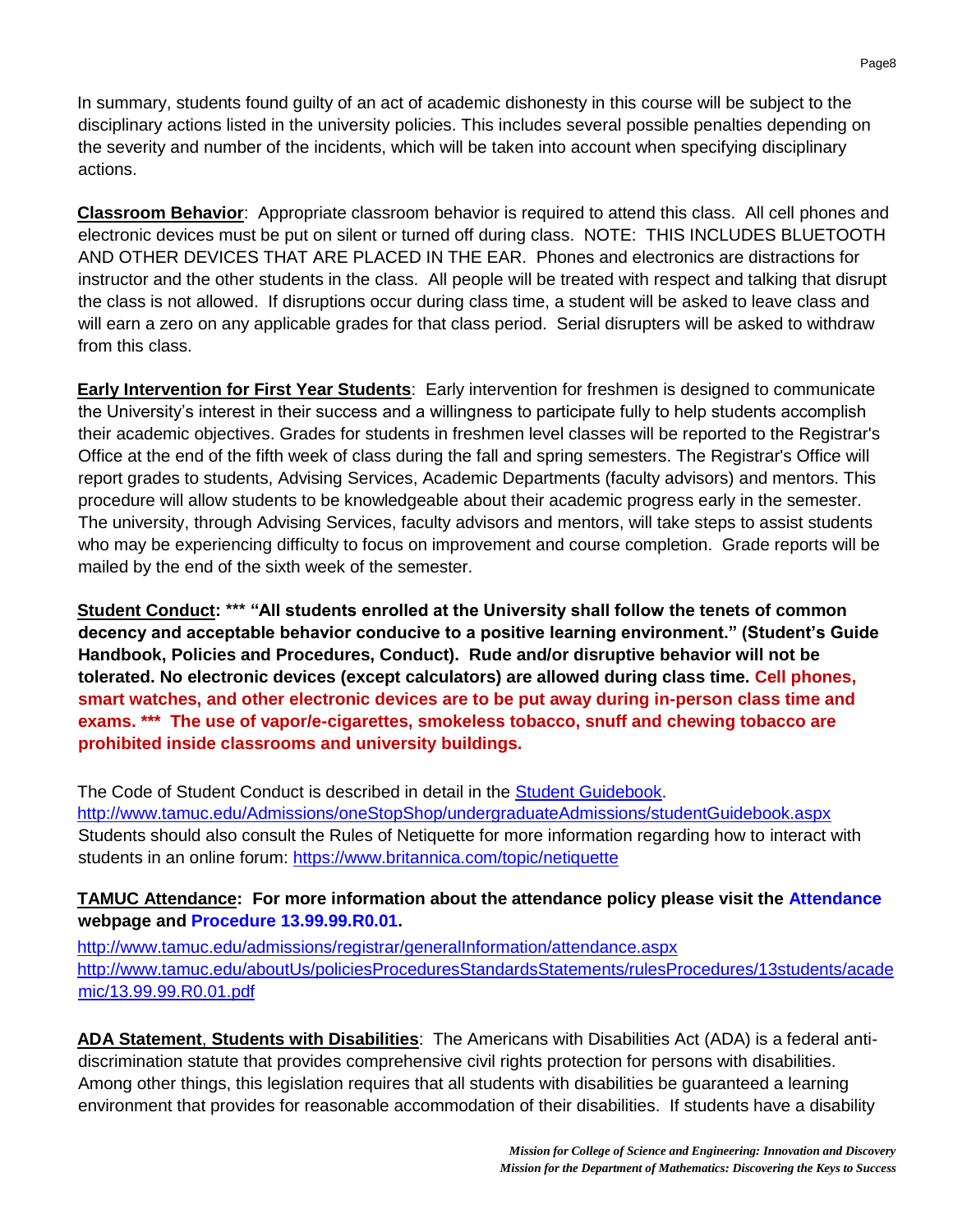requiring an accommodation, please contact: Office of Student Disability Resources and Services, Texas A&M University-Commerce, Gee Library- Room 162, Phone (903) 886-5150 or (903) 886-5835, Fax (903) 468-8148, email: StudentDisabilityServices@tamuc.edu. Website: <http://www.tamuc.edu/campusLife/campusServices/studentDisabilityResourcesAndServices/>

**Nondiscrimination Notice:** This statement presents the University's commitment to a safe, accepting environment for all students regardless of sexual orientation, gender identification, or gender expression: A&M-Commerce will comply in the classroom, and in online courses, with all federal and state laws prohibiting discrimination and related retaliation on the basis of race, color, religion, sex, national origin, disability, age, genetic information or veteran status. Further, an environment free from discrimination on the basis of sexual orientation, gender identity, or gender expression will be maintained.

**Texas Senate Bill - 11** (Government Code 411.2031, et al.) authorizes the carrying of a concealed handgun in Texas A&M University-Commerce buildings only by persons who have been issued and are in possession of a Texas License to Carry a Handgun. Qualified law enforcement officers or those who are otherwise authorized to carry a concealed handgun in the State of Texas are also permitted to do so. Pursuant to Penal Code (PC) 46.035 and A&M-Commerce Rule 34.06.02.R1, license holders may not carry a concealed handgun in restricted locations. For a list of locations, please refer to [\(http://www.tamuc.edu/aboutUs/policiesProceduresStandardsStatements/rulesProcedures/34SafetyOfEmpl](http://www.tamuc.edu/aboutUs/policiesProceduresStandardsStatements/rulesProcedures/34SafetyOfEmployeesAndStudents/34.06.02.R1.pdf)  [oyeesAndStudents/34.06.02.R1.pdf\)](http://www.tamuc.edu/aboutUs/policiesProceduresStandardsStatements/rulesProcedures/34SafetyOfEmployeesAndStudents/34.06.02.R1.pdf) and/or consult your event organizer). Pursuant to PC 46.035, the open carrying of handguns is prohibited on all A&M-Commerce campuses. Report violations to the University Police Department at 903-886-5868 or 9-1-1.

**Counseling Services** The Counseling Center at A&M-Commerce, located in the Halladay Building, Room 203, offers counseling services, educational programming, and connection to community resources for students. Students have 24/7 access to the Counseling Center's crisis assessment services by calling 903- 886-5145. For more information regarding Counseling Center events and confidential services, please visit [www.tamuc.edu/counsel.](http://www.tamuc.edu/counsel)

**Course Outline is on the last page of this syllabus.**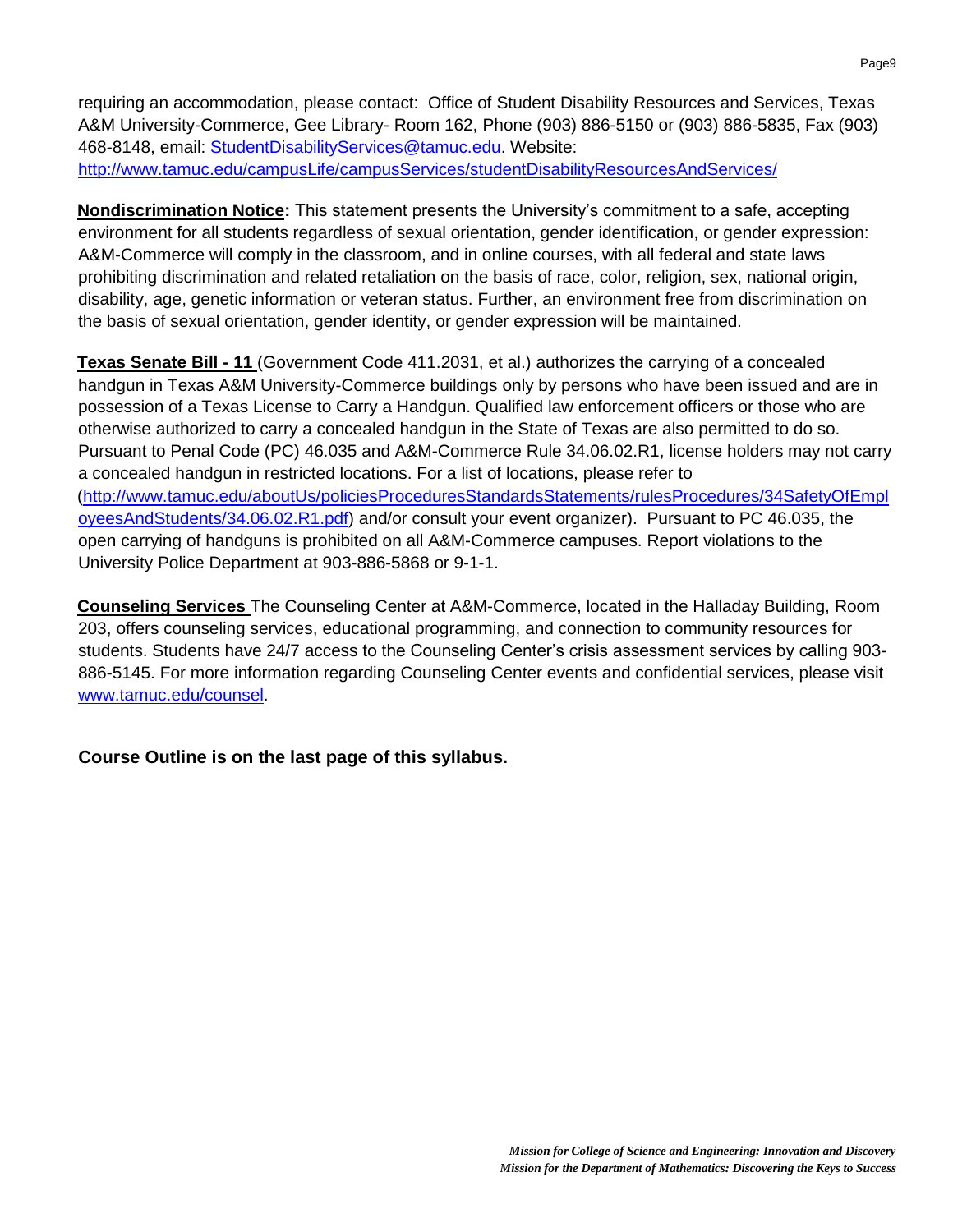### **Tentative Schedule (Fall 2021) Math 1314 TR Students:**

|              | <b>Date</b> | <b>Events</b>                                                                                                                                                                                                                                      | <b>STUDY:</b>                                          |
|--------------|-------------|----------------------------------------------------------------------------------------------------------------------------------------------------------------------------------------------------------------------------------------------------|--------------------------------------------------------|
| T.           | 8/31        | Syllabus, Intro to D2L and MyLab,<br>Review Basic Math, Ch. 2.1                                                                                                                                                                                    | <b>Review Basic Math I</b>                             |
| $\mathsf{R}$ | 9/2         | 2.1 & Ch. 2.2                                                                                                                                                                                                                                      |                                                        |
| T.           | 9/7         | 2.2 & Quiz                                                                                                                                                                                                                                         | Quiz                                                   |
| R            | 9/9         | 2.3, 2.4                                                                                                                                                                                                                                           |                                                        |
| T            | 9/14        | 2.5 & 2.6                                                                                                                                                                                                                                          |                                                        |
| R            | 9/16        | 2.6 & 2.7 & Quiz                                                                                                                                                                                                                                   | Quiz                                                   |
| T            | 9/21        | Ch. 8 (Arithmetic & Geometric Sequences), & Review<br>solving quadratic equations (Ch. 1.5), Review Factoring &<br>Solving Quadratic Equations, Solving inequalities; Apply<br>Rules of Exponents, Simplify Rational Functions, Find<br>Intercepts | <b>Review Basic Math II</b><br><b>Study for Exam 1</b> |
| R            | 9/23        | Wrap up and Review for exam 1                                                                                                                                                                                                                      | <b>Study for Exam 1</b>                                |
| T.           | 9/28        | <b>EXAM1</b>                                                                                                                                                                                                                                       |                                                        |
| $\mathsf{R}$ | 9/30        | 3.1 & 3.2                                                                                                                                                                                                                                          |                                                        |
| T.           | 10/5        | 3.2 & Quiz                                                                                                                                                                                                                                         | Quiz                                                   |
| R            | 10/7        | 3.3 & 3.4                                                                                                                                                                                                                                          |                                                        |
| T            | 10/12       | 3.4 & 3.5 & Quiz                                                                                                                                                                                                                                   | Quiz                                                   |
| R.           | 10/14       | 3.5 & 3.6                                                                                                                                                                                                                                          |                                                        |
| T            | 10/19       | Wrap Up and Review for exam 2                                                                                                                                                                                                                      | <b>Study for Exam 2</b>                                |
| R.           | 10/21       | <b>EXAM2</b>                                                                                                                                                                                                                                       | <b>Study for Exam 2</b>                                |
| Τ            | 10/26       | 4.1, 4.2                                                                                                                                                                                                                                           | <b>Review Basic Math III</b>                           |
| R            | 10/28       | 4.2                                                                                                                                                                                                                                                |                                                        |
| T            | 11/2        | 4.3 & 4.4                                                                                                                                                                                                                                          | Quizzes                                                |
| R            | 11/4        | 4.4 & 4.5                                                                                                                                                                                                                                          | <b>Suggest to give Quizzes</b>                         |
| T.           | 11/9        | 4.5 & 5.1                                                                                                                                                                                                                                          | <b>Suggest to give Quizzes</b>                         |
| R            | 11/11       | 5.2 (3x3 required) &<br>6.5 (Cramer's Rule 2x2 required and 3x3 show example)                                                                                                                                                                      | Suggest to give Quizzes                                |
| T.           | 11/16       | 6.1 & 6.2 (Matrices 2x2 required and 3x3 show example)                                                                                                                                                                                             | <b>Suggest to give Quizzes</b>                         |
| R            | 11/18       | Wrap Up and Review for exam3                                                                                                                                                                                                                       |                                                        |